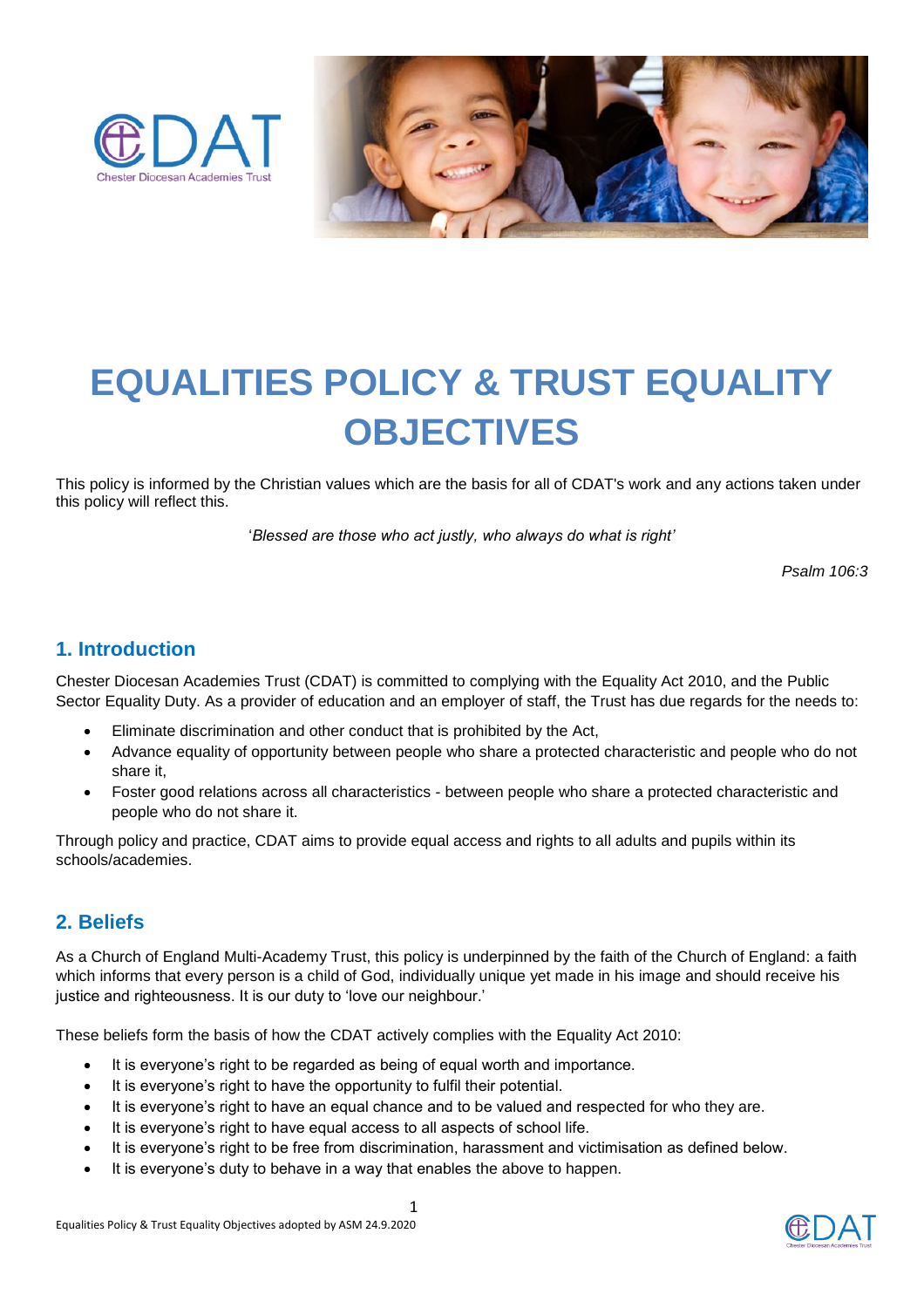# **3. Protected characteristics**

The Act defines protected characteristics as follows:

- race
- disability
- religion or belief
- sex (gender)
- sexual orientation
- gender reassignment
- pregnancy or maternity
- age
- marriage and civil partnership

## **4. Unlawful behaviour**

The Act defines four kinds of unlawful behaviour – direct discrimination; indirect discrimination; harassment and victimisation:

**Direct discrimination** occurs when one person treats another less favourably, because of a protected characteristic, than they treat – or would treat – other people.

**Indirect discrimination** occurs when a "provision, criterion or practice" is applied generally but has the effect of putting people with a particular characteristic at a disadvantage when compared to people without that characteristic.

**Harassment** has a specific legal definition in the Act - it is "unwanted conduct, related to a relevant protected characteristic, which has the purpose or effect of violating a person's dignity or creating an intimidating, hostile, degrading, humiliating or offensive environment for that person".

**Victimisation** occurs when a person is treated less favourably than they otherwise would have been because of something they have done ("a protected act") in connection with the Act.

# **5. Special provisions for disability**

The law on disability discrimination is different from the rest of the Act. In particular, it works in only one direction, i.e. it protects disabled people but not people who are not disabled. This means that schools/academies are allowed to treat disabled pupils more favourably than non-disabled pupils, and in some cases are required to do so, by making reasonable adjustments to put them on a more level footing with pupils without disabilities.

# **6. Exceptions for Church of England schools/academies**

The Act includes some exceptions for schools with a designated religious character, such as the Church of England schools within CDAT.

#### **Exceptions for pupils and prospective pupils**

As a Church of England Multi-Academy Trust:

- Priority may be given in admissions to members of the Church of England or another religion. This is dependent on the previous category of the school prior to conversion (e.g. if the school was previously Voluntary Controlled they may not discriminate in this manner). CDAT is committed to serving the children of each school's local area and will work with Local Governing Bodies (LGB) to develop criteria appropriate to the individual circumstances of the school.
- There are permitted exceptions on how education is provided to pupils and access is given to other aspects of school life which are not necessarily part of the curriculum. For example, organising visits for pupils to sites of particular interest to the Church of England school, such as a cathedral, is not discriminating unlawfully by not arranging trips to sites of significance to the faiths of other pupils. However, CDAT encourages its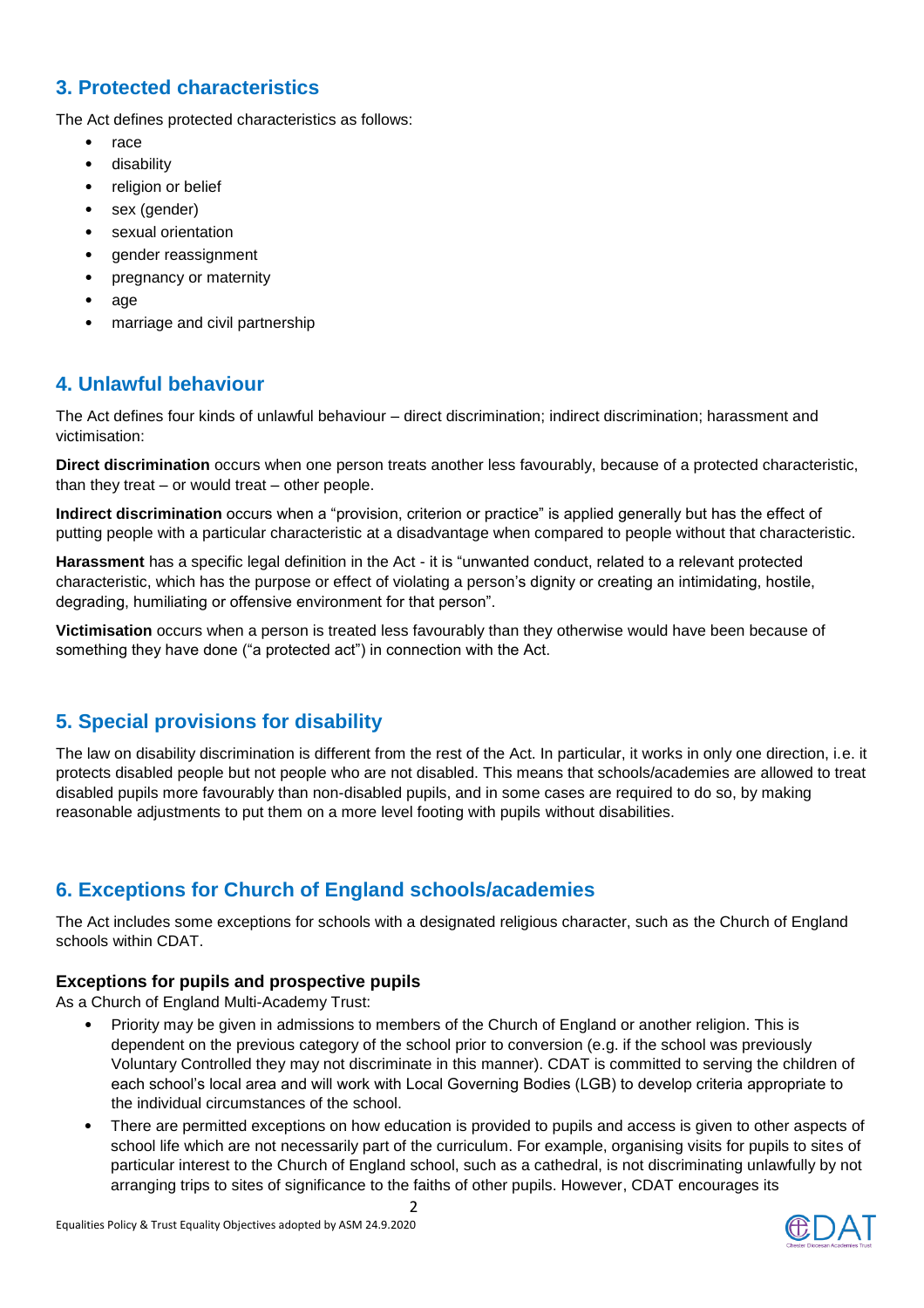schools/academies to provide visits to sites of other faiths as part of its Religious Education and wider curriculum.

These exceptions are to allow Church of England schools/academies to conduct themselves in a way which is compatible with their religious ethos. But the Equality Act does not permit less favourable treatment of a pupil because they do not (or no longer) belong to the Church of England. Nor does it allow schools to discriminate on religious grounds in other respects, such as excluding a pupil or subjecting a pupil to any other detriment.

#### **Exceptions for staff and prospective staff**

CDAT schools that were voluntary controlled schools (but not sponsored by CDAT) prior to conversion to Academy status:

- may when, appointing a head teacher, take into account any candidate's suitability and ability to preserve and develop the religious character of the school.
- may appoint reserved teachers when the number of teachers is more than two. Reserved teachers are selected according to their competence to teach RE according to the tenets of the school's faith and are specifically appointed to do so. The number of reserved teachers must not exceed one-fifth of the teaching staff (including the headteacher).
- must not treat non-teaching staff and teachers, other than those appointed as reserved teachers, unfavourably in any way because of their religion

CDAT schools/academies that were Voluntary Aided schools prior to conversion to Academy status:

- may apply religious criteria when recruiting or dismissing any member of their teaching staff.
- in considering dismissals, may have regard to any conduct that is incompatible with the precepts, or with the upholding of the tenets, of the religion of the school.
- may not apply any religious criteria to any other posts unless there is a genuine occupational requirement.

Exceptions at schools sponsored by CDAT will depend on the terms in their supplemental agreement.

# **7. Acts of worship**

There is a general exception to the religion or belief provisions which allows all schools to have acts of worship or other forms of collective religious observance. This means the daily act of collective worship is not covered by the religion or belief provisions. CDAT schools/academies are expected to provide a daily act of collective worship in accordance with the tenets and practices of the Church of England.

## **8. Roles and responsibilities**

The CDAT Board has overall responsibility for ensuring compliance with equality legislation and the effective operation of this policy.

The Headteacher in each school/academy is responsible for ensuring that:

- this policy is communicated and made readily available to staff, parents/guardians and visitors to the school.
- this policy is implemented.
- staff are aware of their responsibilities and are given appropriate training and support.
- appropriate action is taken in any cases of unlawful discrimination.

All staff are expected to actively comply with the provisions of the Equality Act 2010 and promote equal opportunities, access and rights.

# **9. Equality Objectives**

The Trust and each individual school are expected to set their own Equality Objectives, which should last for a specified period of four years.